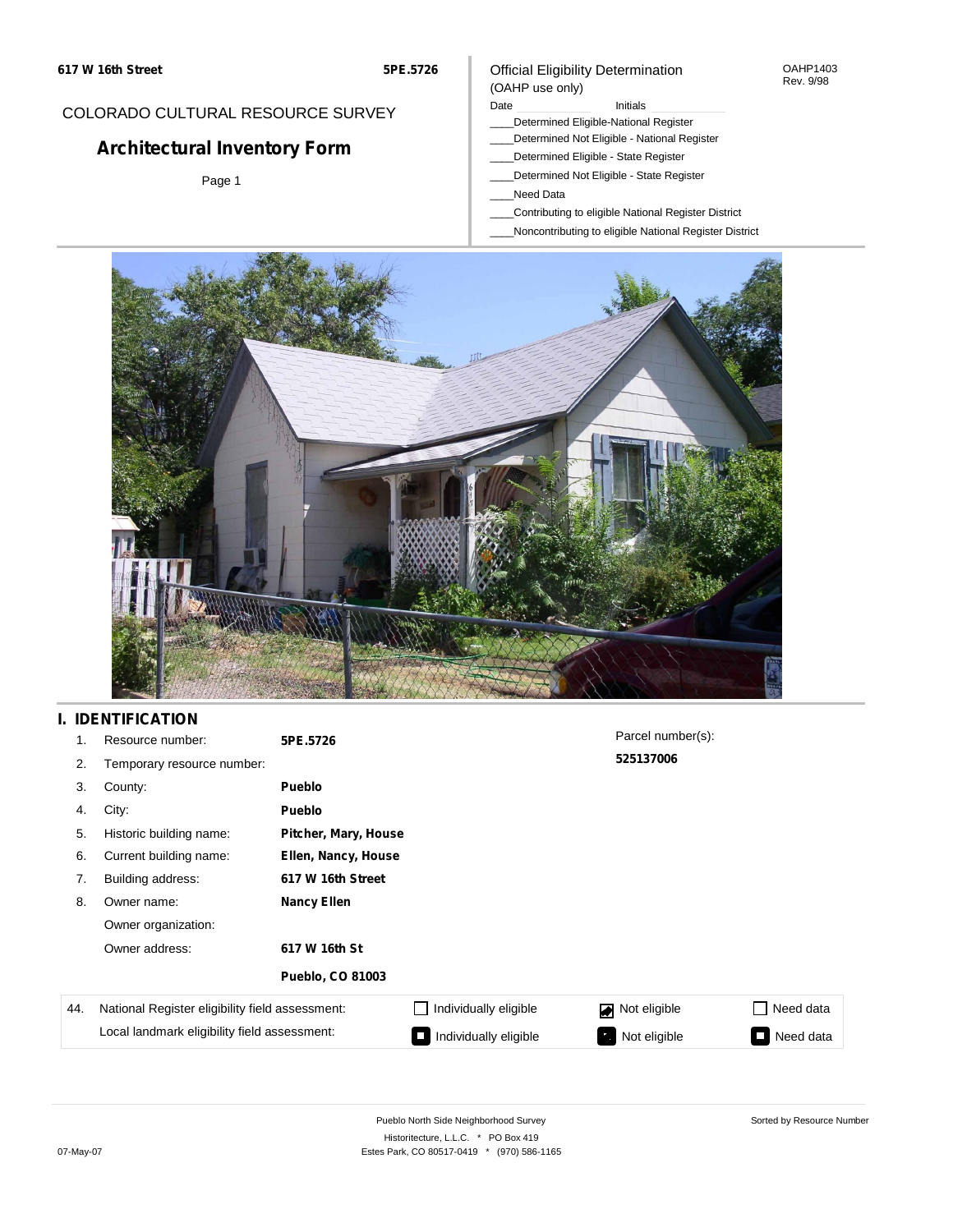Page 2

### **II. GEOGRAPHIC INFORMATION**

| 9.  | P.M.<br>6th            | Township:<br><b>20S</b>                       | 65W<br>Range:                  |         |
|-----|------------------------|-----------------------------------------------|--------------------------------|---------|
|     | 1/4<br><b>NW</b><br>of | <b>SW</b><br>of <b>SW</b><br>1/4<br>1/4<br>of | <b>NE</b><br>of Section<br>1/4 | 25      |
| 10. | UTM reference zone:    | 13                                            |                                |         |
|     | Easting:               | 533662                                        | Northing:                      | 4236959 |
| 11. | USGS quad name:        | <b>Northeast Pueblo</b>                       | Scale:<br>7.5                  |         |
|     | Year:                  | 1961 (Photorevised 1970 and<br>1974)          |                                |         |
|     | 12. $Lot(s)$ :         | Lot 12; Block 6                               |                                |         |
|     | Addition:              | <b>Bartlett &amp; Miller Addition</b>         | Year of addition:              | 1871    |

#### 13. Boundary description and justification:

The boundary, as described above, contains but does not exceed the land historically associated with this property.

П Metes and bounds exist:

### **III. ARCHITECTURAL DESCRIPTION**

| 14. | Building plan (footprint, shape):<br>Other building plan descriptions: | <b>Irregular Plan</b>                |                       |
|-----|------------------------------------------------------------------------|--------------------------------------|-----------------------|
| 15. | Dimensions in feet (length x width):                                   | 824 square feet                      |                       |
| 16. | Number of stories:                                                     | 1                                    |                       |
| 17. | Primary external wall material(s):                                     | <b>Asbestos</b>                      | Other wall materials: |
|     |                                                                        |                                      |                       |
| 18. | Roof configuration:                                                    | <b>Gabled Roof/Cross Gabled Roof</b> |                       |
|     | Other roof configurations:                                             |                                      |                       |
| 19. | Primary external roof material:                                        | <b>Asphalt Roof/Composition Roof</b> |                       |
|     | Other roof materials:                                                  |                                      |                       |
| 20. | Special features:                                                      | Fence                                |                       |
|     |                                                                        | Porch                                |                       |

#### 21. General architectural description:

Oriented to the south, this house rests on a random-coursed sandstone foundation. Cream-painted asbestos shingle siding **clads the exterior walls. Windows are generally 2-over-2-light, double-hung sash, with blue-painted wood frames and** surrounds. Flanking the pair of windows opening in the front (south) facade are blue-painted, board-and-batten shutters. A shed-roof porch fills the inside (southwest-facing) corner. It has white-painted, square supports with scroll brackets. Between the supports is white-painted, wood latticework. Two concrete steps approach the porch on the north end of its west elevation. The principal doorway opens in the corner's west face. It hosts a 10-light, glass-in-wood-frame door, painted white, opening behind a white, aluminum-frame storm door. The same 10-light door opens in the center of a shed-roofed addition protruding from the rear (north) elevation. It provides access to an uncovered, brick patio. Gray, interlocking asphalt shingles cover the **cross-gabled roof. Blue-painted wood soffit and fascia, with a projecting cornice, box the eaves.**

#### 22. Architectural style:

**Late Victorian**

Other architectural styles:

Building type:

23. Landscape or special setting features: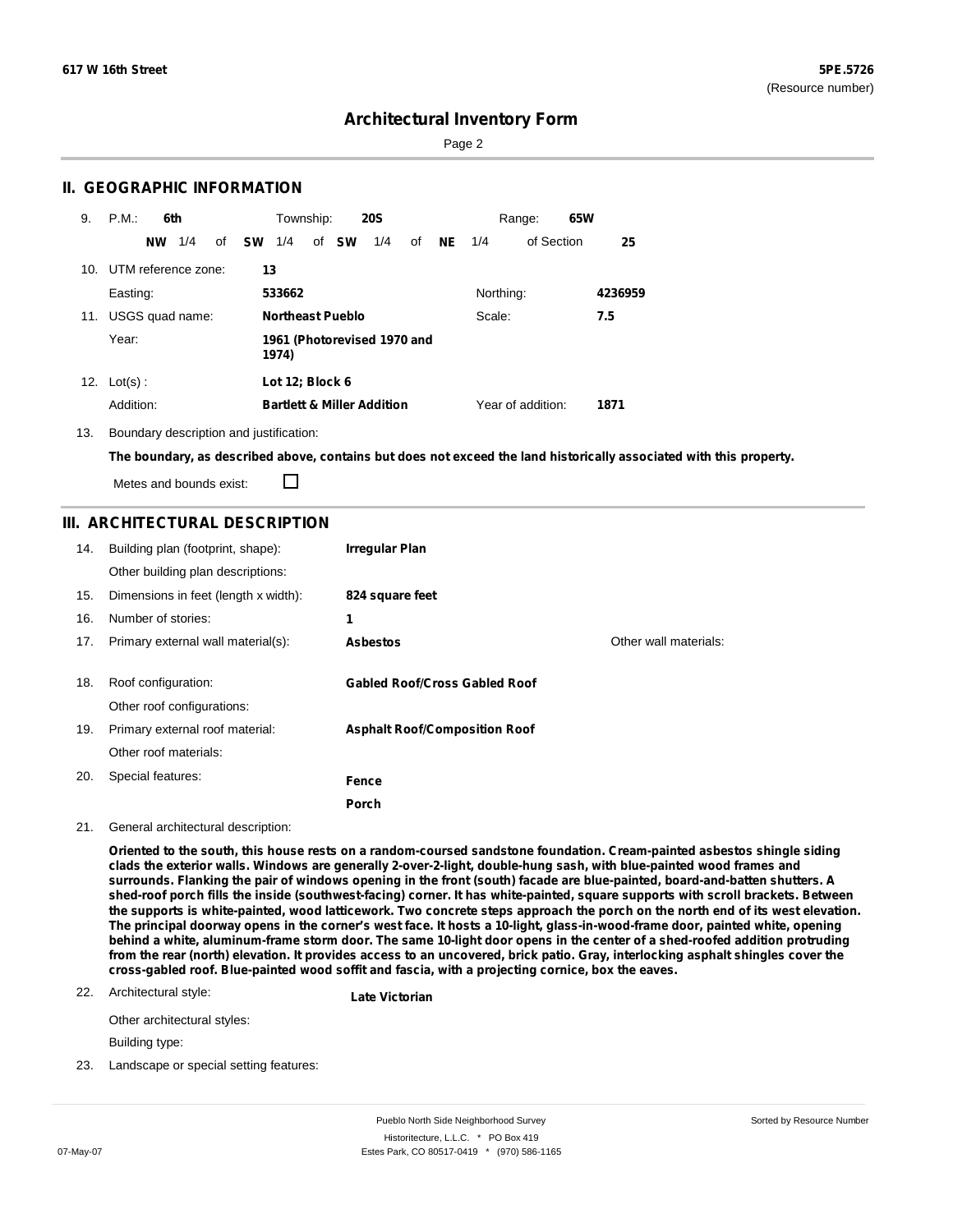Page 3

This property is located on terrain sloping downward from northeast to southwest, with an elevation of around 4,700 feet above mean sea level. The neighborhood features modest, one- and two-story houses. Setbacks from West 16th Street are generally the same on this block. This property is situated on the north side of West 16th Street, between 615 West 16th Street to the east and 621-623 West 16th Street to the west. Separating the street from the sidewalk is a grass-covered strip. A planted-grass yard, with mature landscaping, covers the lot. A gravel, 2-track driveway runs from West 16th Street to the southwest corner of the house. Wood privacy fences line the eastern and western sides of the lot, while a concrete wall delimits the northern edge **of the property.**

**same description dominate the front (west) elevation. The front-gambreled roof also consists**

24. Associated buildings, features or objects:

**of sheet metal, painted white.**

**IV. ARCHITECTURAL HISTORY**

| 25. | Date of Construction:  | Estimate:                                               | Actual: | 1903                                                                                          |
|-----|------------------------|---------------------------------------------------------|---------|-----------------------------------------------------------------------------------------------|
|     | Source of Information: | Ellen, Nancy. Interview with Adam Thomas, 20 July 2005. |         |                                                                                               |
| 26. | Architect:             | unknown                                                 |         |                                                                                               |
|     | Source of information: |                                                         |         |                                                                                               |
| 27. | Builder:               | unknown                                                 |         |                                                                                               |
|     | Source of information: |                                                         |         |                                                                                               |
| 28. | Original Owner:        | <b>Mary Pitcher</b>                                     |         |                                                                                               |
|     | Source of information: | Co, consulted 1886 through 2003.                        |         | Pueblo City Directory. Pueblo, Co.; Salt Lake City; Kansas City, Mo.; and others: R.L. Polk & |

29. Construction history:

According to Pueblo County Tax Assessor records, this building was constructed in 1903. An analysis of the style, materials, and historical records corroborates this date. This house has had at least 3 additions: across the rear (south) elevation, across the rear (north) elevation of that addition, and across the north end of the east elevation. According to Sanborn maps, those additions were completed prior to 1951. The only other notable alteration has been the installation of the asbestos shingle **siding over the original exterior wall cladding, which probably dates to 1940s or '50s.**

30. Location: **original** Date of move(s):

### **V. HISTORICAL ASSOCIATIONS**

|     | 31. Original use(s): | <b>Single Dwelling</b> |
|-----|----------------------|------------------------|
| 32. | Intermediate use(s): | <b>Single Dwelling</b> |
|     | 33. Current use(s):  | <b>Single Dwelling</b> |
| 34. | Site type(s):        | <b>Residence</b>       |

Historical background: 35.

> The first owner and resident of this house, constructed around 1895, was Mary Pitcher, the widow of Daniel Pitcher; her descendants remained here for nearly 80 years. She was born as Mary Ormston around 1862 in Wisconsin or lowa and arrived in Pueblo in 1889. Pitcher worked as a laundress for a private family. She had two sons, Guy W. Pitcher and Roy E. Pitcher. Mary Pitcher died in this house on May 16, 1947, but Guy Pitcher continued to reside here with his own family. He was born in Sioux City, Iowa, on September 19, 1890. In Pueblo, Pitcher worked as chief clerk of mechanical foremen for the Atchison, Topeka & Santa Fe Railway. With his wife, Marietta Pitcher, Guy had two daughters, Dorothy VanAusdal and W. Marion Pitcher. In the decade prior to his death, Guy made appearances at local hospitals and nursing homes as "The Little Old Man." He died **on August 1, 1971.**

<sup>1</sup> : Type: **Shed** Describe: A standard kit-built shed is located west of the house. Oriented to the east, the structure lacks **a formal foundation. The walls consist of gray-painted sheet metal. Paired, sliding doors of the**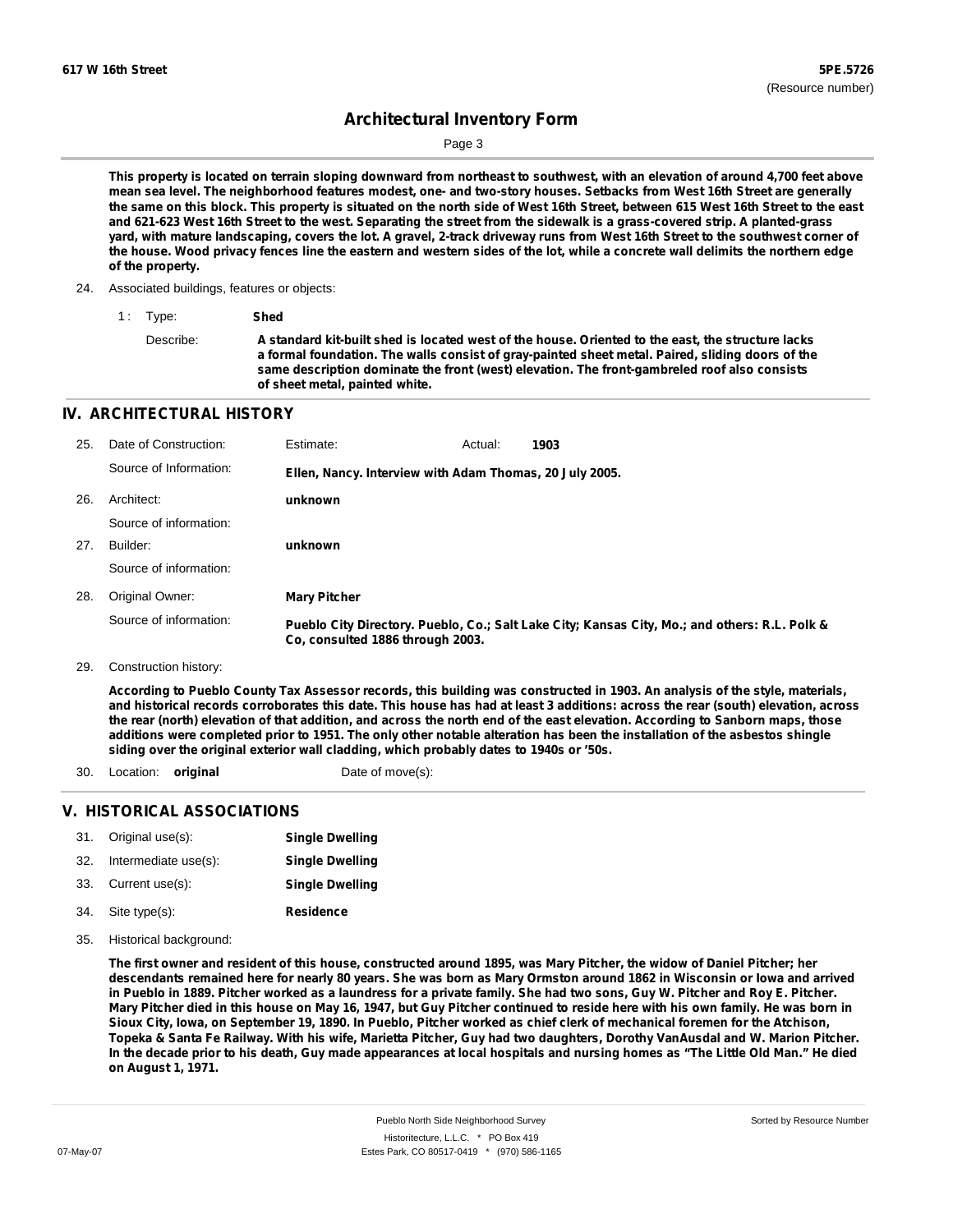Page 4

Rodney M. and Anne-Marie Townley acquired this property in 1981, selling it to Mary Lou Simpson in 1986. Nancy Ellen, the current owner and resident, purchased the house and lot from Simpson in 1998. Ellen is a photographer and operates A Photo **Fancy by Nancy.**

**Pueblo County Office of Tax Assessor. Property information card [internet].**

**Pueblo City Directory. Pueblo, Co.; Salt Lake City; Kansas City, Mo.; and others: R.L. Polk & Co, consulted 1886 through 2003.**

**Sanborn Fire Insurance Maps (for Pueblo, Colorado). New York: Sanborn Map and Publishing Co., 1883, 1886, 1889, 1893, 1904-05, 1904-51, and 1904-52.**

**Ellen, Nancy. Interview with Adam Thomas, 20 July 2005.**

**"Pitcher (Mary Elizabeth)" [obituary]. Pueblo Chieftain, 17 May 1947, p. 12.**

**"Pitcher (Guy W.)" [obituary]. Pueblo Chieftain, 3 August 1972, p. 10B.**

**U.S. Census of 1910. Precinct 2, Pueblo, Pueblo County, Colorado. Sheet 11A.**

<sup>36.</sup> Sources of information: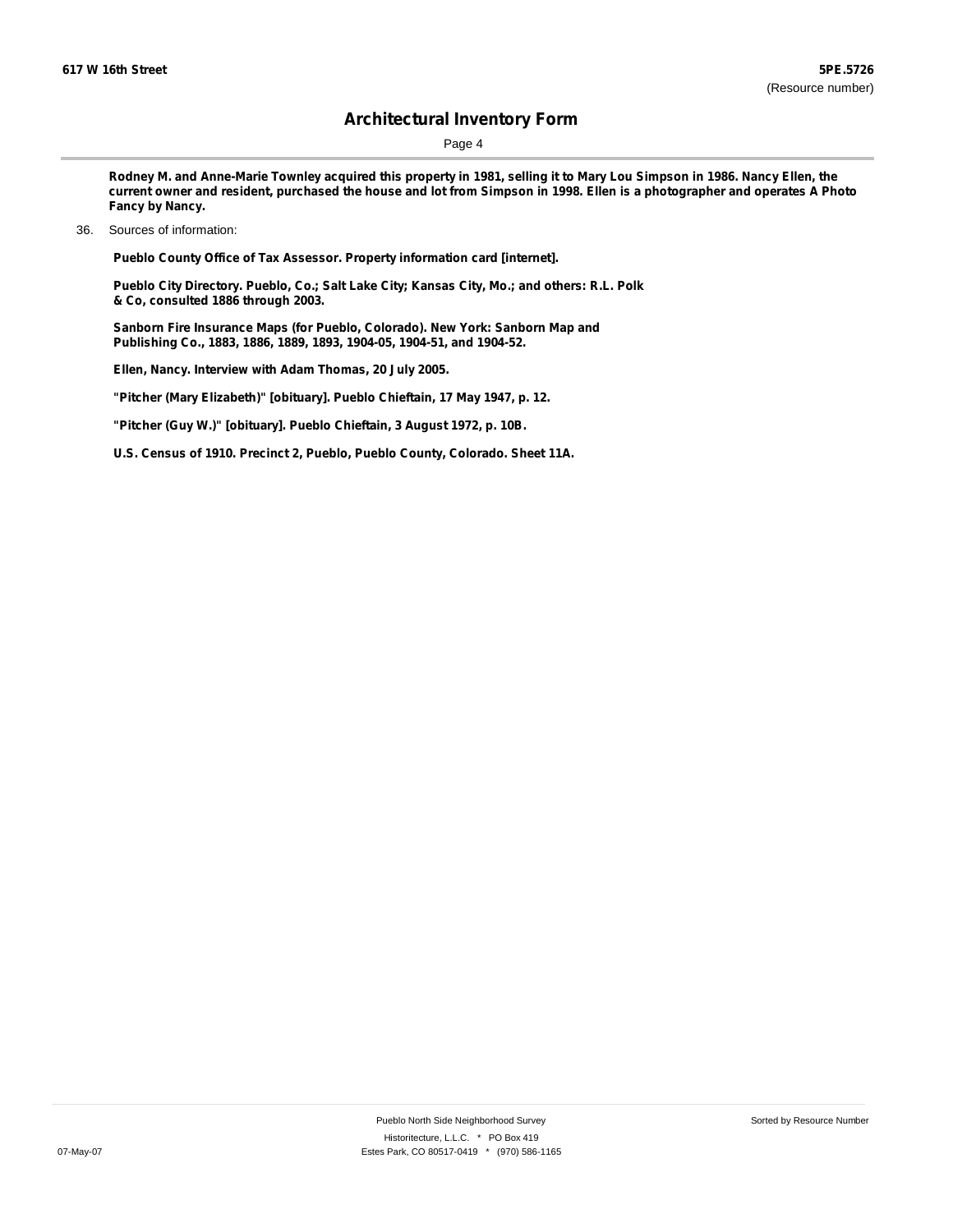÷

Sorted by Resource Number

# **Architectural Inventory Form**

Page 5

|     | <b>VI. SIGNIFICANCE</b>                                                                                                                                                                                                                                                               |  |  |  |
|-----|---------------------------------------------------------------------------------------------------------------------------------------------------------------------------------------------------------------------------------------------------------------------------------------|--|--|--|
| 37. | Local landmark designation:<br>Yes $\Box$<br>No.<br>$\mathbf{F}$                                                                                                                                                                                                                      |  |  |  |
|     | Designation authority:                                                                                                                                                                                                                                                                |  |  |  |
|     | Date of designation:                                                                                                                                                                                                                                                                  |  |  |  |
| 38. | Applicable National Register criteria:                                                                                                                                                                                                                                                |  |  |  |
|     | A. Associated with events that have made a significant contribution to the broad pattern of our history.                                                                                                                                                                              |  |  |  |
|     | $\Box$<br>B. Associated with the lives of persons significant in our past.                                                                                                                                                                                                            |  |  |  |
|     | C. Embodies the distinctive characteristics of a type, period, or method of construction, or represents the work<br>◙<br>of a master, or that possess high artistic values, or represents a significant and distinguished entity whose<br>components may lack individual distinction. |  |  |  |
|     | D. Has yielded, or may be likely to yield, information important in history or prehistory.                                                                                                                                                                                            |  |  |  |
|     | Qualifies under Criteria Considerations A through G (see manual).                                                                                                                                                                                                                     |  |  |  |
|     | Does not meet any of the above National Register criteria.                                                                                                                                                                                                                            |  |  |  |
|     | <b>Pueblo Standards for Designation:</b>                                                                                                                                                                                                                                              |  |  |  |
|     | <u>1a. History</u>                                                                                                                                                                                                                                                                    |  |  |  |
|     | Have direct association with the historical development of the city, state, or nation; or<br>$\overline{\phantom{a}}$ .                                                                                                                                                               |  |  |  |
|     | <u>1b. History</u>                                                                                                                                                                                                                                                                    |  |  |  |
|     | Be the site of a significant historic event; or<br>$\Box$                                                                                                                                                                                                                             |  |  |  |
|     | 1c. History                                                                                                                                                                                                                                                                           |  |  |  |
|     | Have direct and substantial association with a person or group of persons who had influence on society.<br>$\Box$                                                                                                                                                                     |  |  |  |
|     | 2a. Architecture                                                                                                                                                                                                                                                                      |  |  |  |
|     | Embody distinguishing characteristics of an architectural style or type; or<br>$\Box$                                                                                                                                                                                                 |  |  |  |
|     | 2b. Architecture                                                                                                                                                                                                                                                                      |  |  |  |
|     | Be a significant example of the work of a recognized architect or master builder, or<br>$\mathcal{L}_{\mathcal{A}}$                                                                                                                                                                   |  |  |  |
|     | 2c. Architecture                                                                                                                                                                                                                                                                      |  |  |  |
|     | Contain elements of architectural design, engineering, materials, craftsmanship, or artistic merit which represent a<br>О<br>significant or influential innovation;                                                                                                                   |  |  |  |
|     | 2d. Architecture                                                                                                                                                                                                                                                                      |  |  |  |
|     | Portray the environment of a group of people or physical development of an area of the city in an era of history<br>О<br>characterized by a distinctive architectural style.                                                                                                          |  |  |  |
|     | 3a. Geography                                                                                                                                                                                                                                                                         |  |  |  |
|     | Have a prominent location or be an established, familiar, and orienting visual feature of the contemporary city, or                                                                                                                                                                   |  |  |  |
|     | 3b. Geography<br>Promote understanding and appreciation of Pueblo's environment by means of distinctive physical characteristics<br>or rarity; or                                                                                                                                     |  |  |  |
|     | 3c. Geography                                                                                                                                                                                                                                                                         |  |  |  |
|     | Make a special contribution to Pueblo's distinctive character.<br>$\Box$                                                                                                                                                                                                              |  |  |  |
|     | Not Applicable                                                                                                                                                                                                                                                                        |  |  |  |
|     | Does not meet any of the above Pueblo landmark criteria.<br>П                                                                                                                                                                                                                         |  |  |  |
| 39. | Area(s) of Significance:<br><b>Architecture</b>                                                                                                                                                                                                                                       |  |  |  |
| 40. | Period of Significance:<br>1903                                                                                                                                                                                                                                                       |  |  |  |
| 41. | National:<br>Level of significance:<br>Local<br>State<br>$\Box$                                                                                                                                                                                                                       |  |  |  |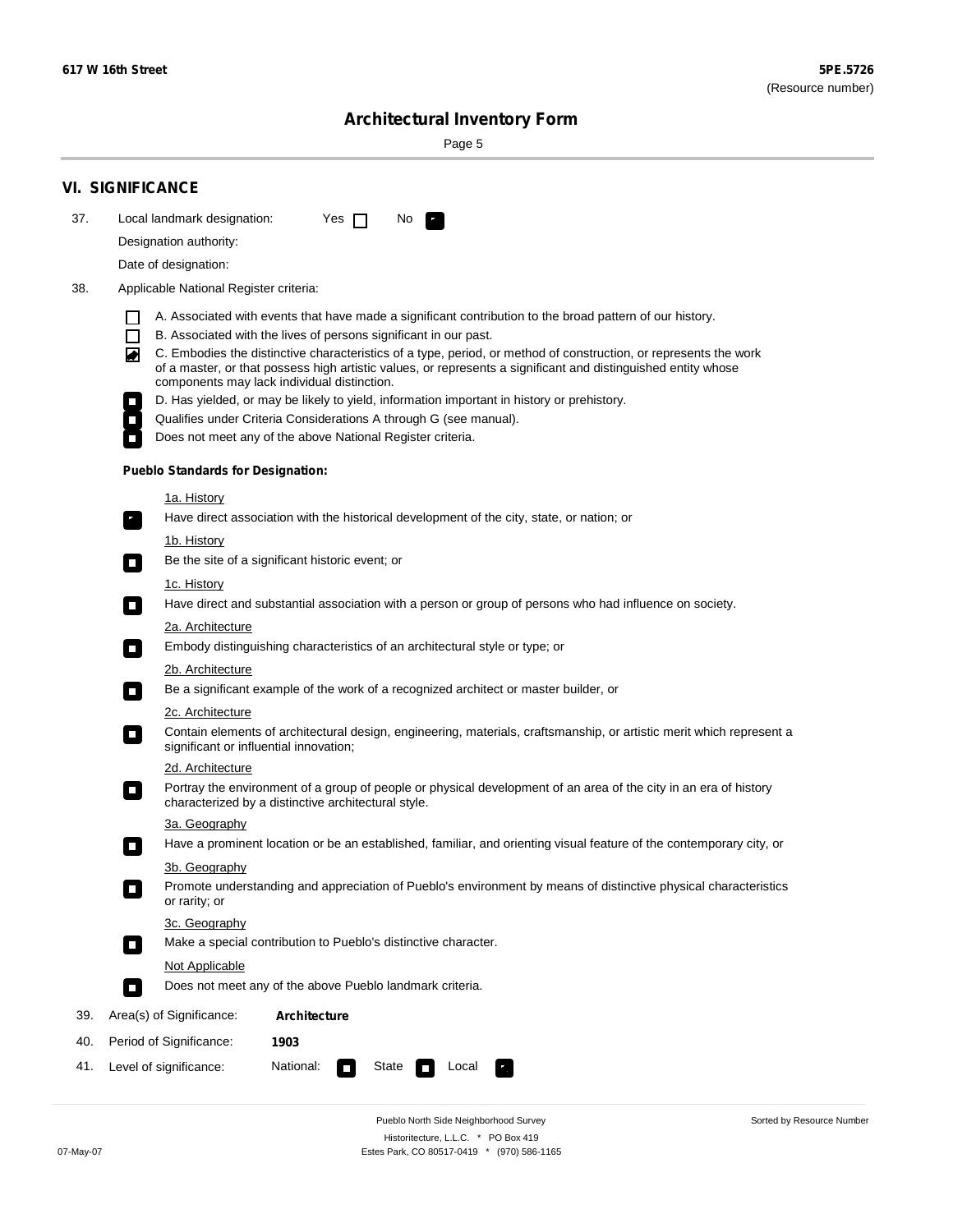Page 6

#### 42. Statement of significance:

This property is historically significant under Pueblo Local Landmark criterion 1A for its association with the development of **Pueblo's North Side Neighborhood, when more architecturally sophisticated buildings like this one joined the smaller,** plainer dwellings originally constructed here. As well, the house is architecturally significant under National Register criterion C (Pueblo Local Landmark criterion 2A) as an example of late Victorian-era domestic architecture. However, the levels of architectural and historical significance, combined with physical integrity, are not to the extent that this property would qualify for individual listing in the National Register of Historic Places, the Colorado State Register of Historic Properties, or as a City of Pueblo Landmark. It is, nonetheless, a contributing resource within any potential historic district.

#### 43. Assessment of historic physical integrity related to significance:

Constructed in 1903, this house exhibits a moderate level of physical integrity relative to the seven aspects of integrity as defined by the National Park Service and the Colorado Historical Society: location, setting, design, materials, workmanship, feeling, and association. Additions prior to 1951 have altered the original form. As well, asbestos shingle siding was installed in the 1940s or '50s, concealing the original exterior wall cladding. However, the additions are isolated to the rear elevation **and other important character-defining features, including the windows, remain intact. This property retains sufficient physical integrity to convey its architectural and historical significance.**

#### **VII. NATIONAL REGISTER ELIGIBILITY ASSESSMENT**

44. National Register eligibility field assessment: Local landmark eligibility field assessment:

45. Is there National Register district potential? Yes **Individually eligible Not eligible** Not eligible **Need data** 

**Pueblo's North Side Neighborhood represents the evolution of the city's professional middle and upper classes. Its diversity of architectural styles and forms directly represents the city's changing economic and cultural climates. As well, the neighborhood is distinctive because it appears to have evolved independently of the area's dominant industry, steel manufacturing.** Discuss:

No

m

Yes Yes No

**Individually eligible Not eligible** Not eligible **Need data** 

 $No$   $M/A$ 

 $N/A$ 

If there is National Register district potential, is this building contributing:

If the building is in existing National Register district, is it contributing: 46.

### **VIII. RECORDING INFORMATION**

| 47. | Photograph numbers): | <b>CD-ROM Photo Disc: North Side Photos</b><br>File Name(s): 16thstw617                                                       |
|-----|----------------------|-------------------------------------------------------------------------------------------------------------------------------|
|     | Negatives filed at:  | <b>Special Collections</b><br><b>Robert Hoag Rawlings Public Library</b><br>100 East Abriendo Avenue<br>Pueblo, CO 81004-4290 |
| 48. | Report title:        | <b>Pueblo North Side Neighborhood Survey</b>                                                                                  |
| 49. | $Date(s)$ :          | 07/20/05                                                                                                                      |
| 50. | Recorder(s):         | <b>Adam Thomas</b>                                                                                                            |
| 51. | Organization:        | Historitecture, L.L.C.                                                                                                        |
| 52. | Address:             | <b>PO Box 419</b>                                                                                                             |
|     |                      | Estes Park, CO 80517-0419                                                                                                     |
| 53. | Phone number(s):     | (970) 586-1165                                                                                                                |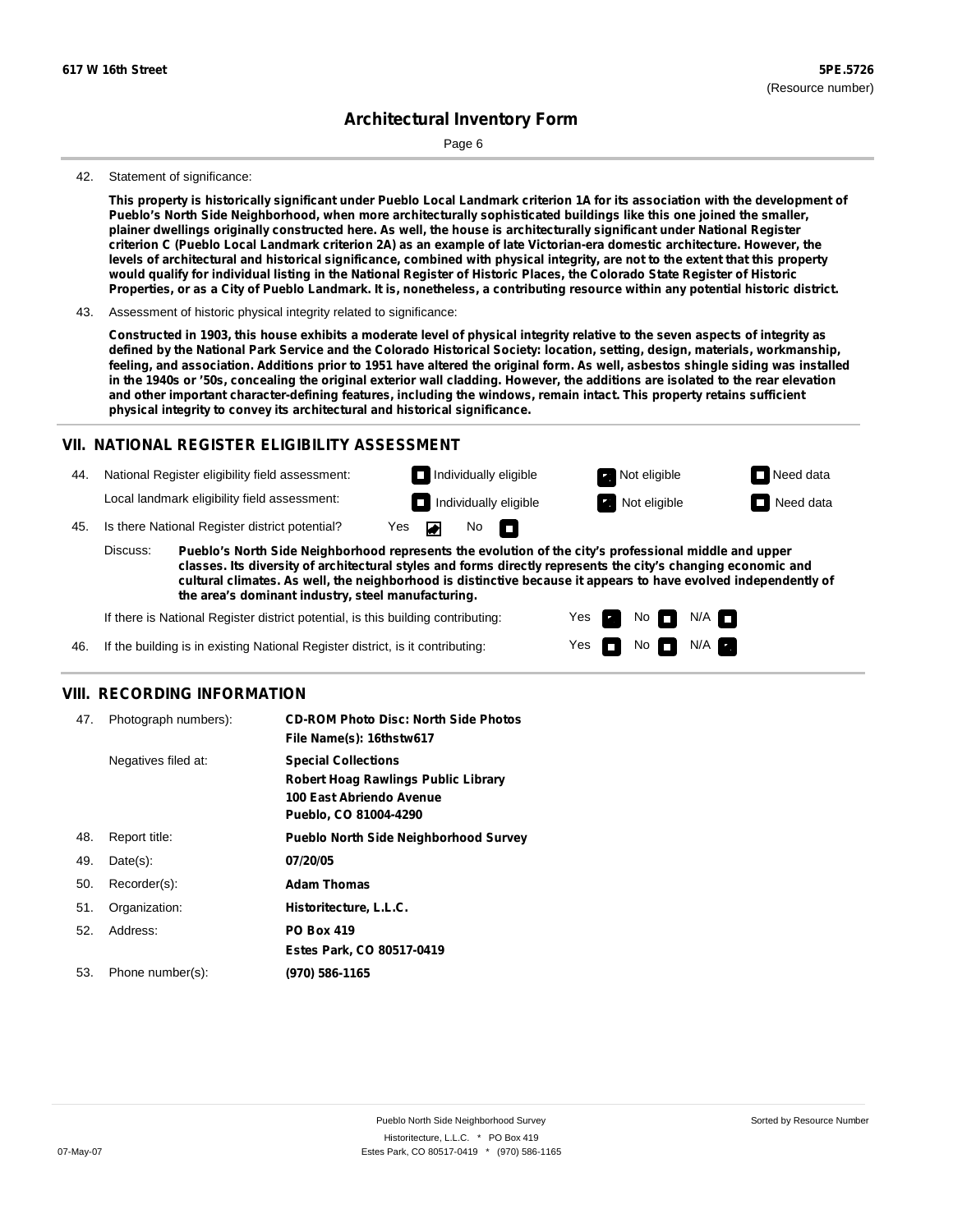Page 7